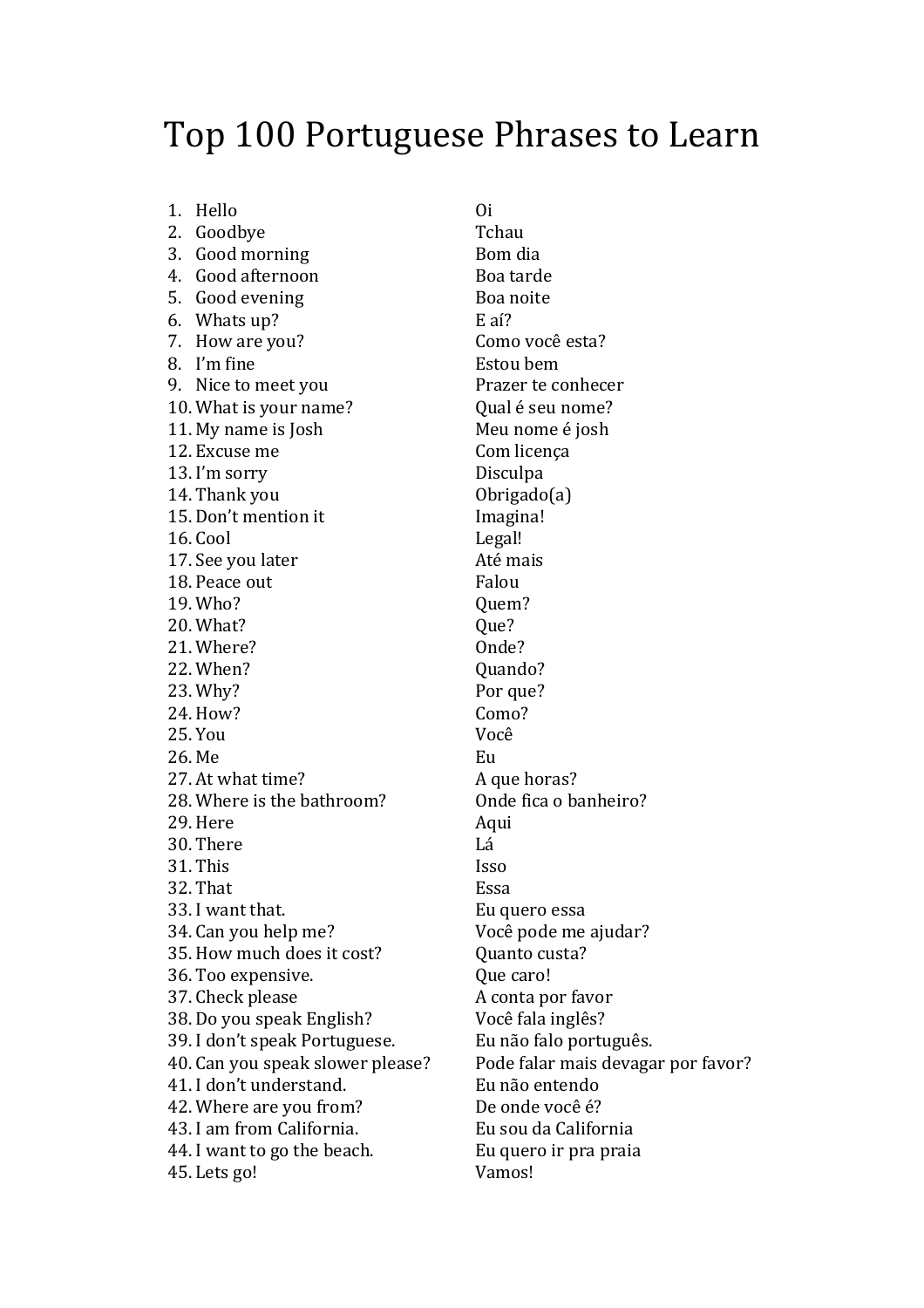46. I don't know 47. How do you say in Portuguese? 48. What does that mean? 49. How do you spell it? 50. What did you say? 51. I didn't understand. 52. Cheers 53. Good luck 54. Excuse me (I didn't understand) 55. How old are you? 56. I am 23 years old. 57. See you tomorrow 58. What's happening? 59. I want to drink water. 60. I am hungry 61. I am thirsty. 62. I like that 63. I think so 64. Today 65. Tomorrow 66. What time is it? 67. I don't remember 68. I'm lost 69. Where am I? 70. Where are we going? 71. The man 72. The woman **73. Eat** 74. Drink 75. Lets take a taxi 76. How do I get there? 77. How delicious 78. What do you like to do? 79. Friend 80. Beach 81. May I have? 82. Of course 83. Of course not 84. Me too/Me neither 85. I'm kidding 86. I'm tired 87. No problem 88. Just a little 89. A lot 90. Really? 91. Whats this? 92. Shut up 93. Help!!!! 94. Stop

Eu não sei Como se diz em português? O que significa? Como se escreve? O que você falou? Eu não entendi Saude Boa sorte  $O<sub>i</sub>$ ? Quantos anos você tem? Eu tenho vinte e três anos Até amanha O que está acontecendo? Eu quero tomar agua Tenho fome Tenho sede Eu gusto disso Eu acho que sim Hoje Amanhã Oue horas são? Eu não lembro Estou perdido Onde estou? Vamos pra onde? 0 homem A mulher Comer **Reher** Vamos de taxi Como que chego lá? Que delicia O que você gosta de fazer? Amigo Praia Posso ter? Claro (que sim) Claro que não Eu também Estou brincando Estou cansado Sem problemas Só um pouco muito Serio? O que é isso? Cale a boca Socorro! para!